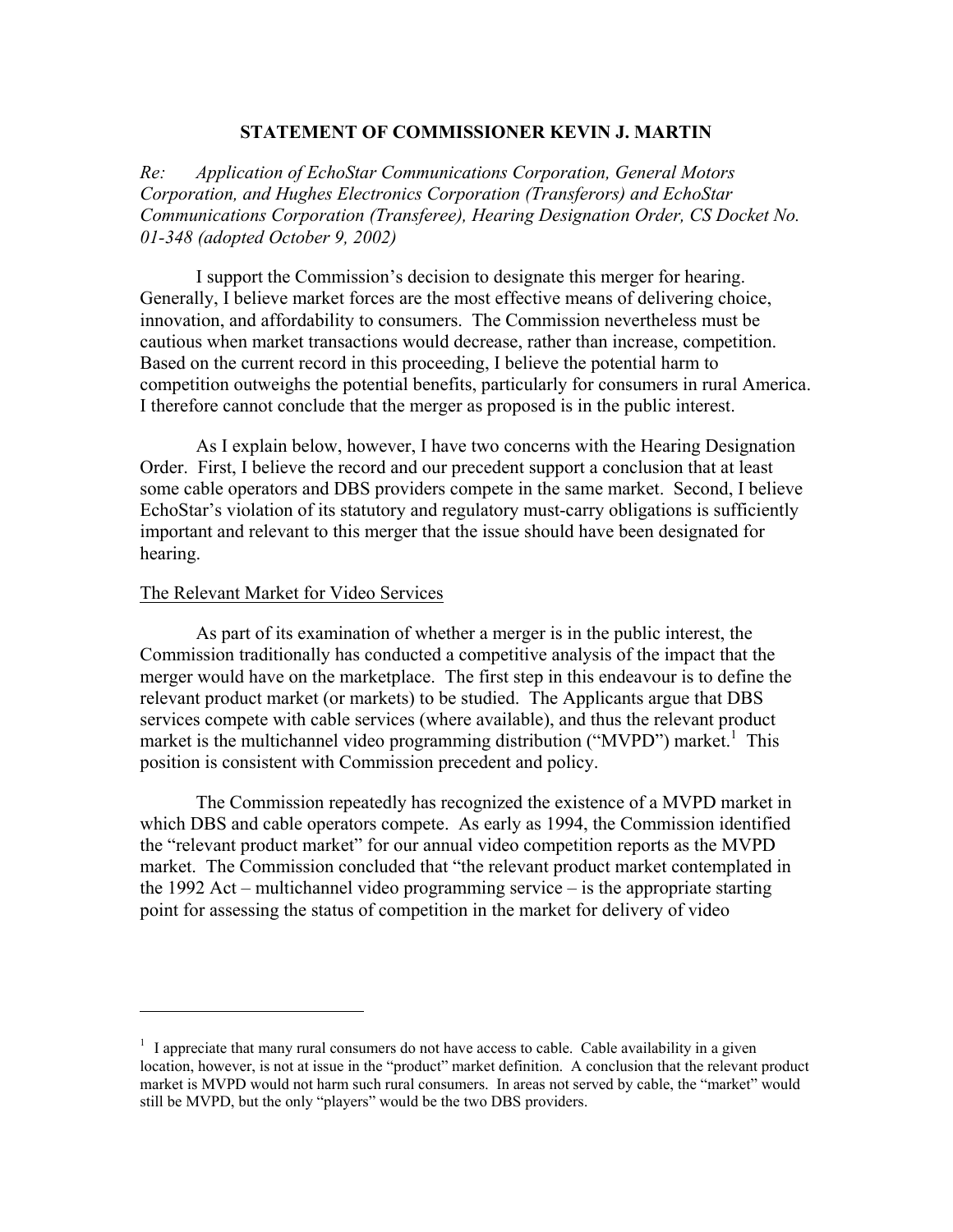programming."<sup>2</sup> Indeed, in our most recent competition report, the Commission concluded:

> Overall, the Commission finds that competitive alternatives continue to develop…. The growth of non-cable MVPD subscribers continues to be primarily due to the growth of DBS…. Between June 2000 and June 2001, the number of DBS subscribers grew from almost 13 million households to about 16 million households, which is nearly two and a half times the cable subscriber growth rate. $3$

Similarly, the Commission discussed the significant competition that has developed between DBS and cable operators in our Further Notice on the cable horizontal ownership limit:

> [A]lthough cable continues to be the dominant player in the MVPD market, its market share has diminished somewhat with the emergence and continued growth of competing MVPD providers. Perhaps the most important difference between the industry in 1992 and today is that in 1992 there was no clear nationwide substitute for cable. Today, on the other hand, DBS has a national footprint…. DirecTV now is the third largest MVPD operator, after AT&T and Time Warner, and EchoStar is the eighth largest.<sup>4</sup>

Notably, this Further Notice was issued pursuant to the D.C. Circuit's remand, in which the Court rejected our rule in part because the Commission had failed to adequately consider cable/DBS competition in setting the ownership limit. Indeed, the Court observed "it seems *clear* that in revisiting the horizontal rules the Commission will have to take account of the impact of DBS on [cable's] market power."<sup>5</sup>

 $\overline{a}$ 

4 *Implementation of Section 11 of the Cable Television Consumer Protection and Competition Act of 1992*, Further Notice Of Proposed Rulemaking, 16 FCC Rcd 17,312, ¶ 22-23 (2001) (internal citations omitted).

5  *Time Warner Entertainment Co. v. FCC*, 240 F.3d 1126, 1134 (D.C. Cir. 2001) (emphasis added). The Court further elaborated, "If an MVPD refuses to offer new programming, customers with access to an alternative MVPD may switch. The FCC shows no reason why this logic does not apply to the cable industry. Indeed, its most recent competition report suggests that it does. According to the Commission, several very small and rural cable systems have used a variety of schemes to add digital channels, expand their program offerings, and take preemptive action against aggressive DBS marketing." *Id.* (quoting *Annual Assessment of the Status of Competition in the Market for the Delivery of Video Programming,* Seventh Annual Report, 16 FCC Rcd 6005, ¶ 67 (2000).

<sup>&</sup>lt;sup>2</sup> Implementation of Section 19 of the Cable Television Consumer Protection and Competition Act of 1992, First Report, 9 FCC Rcd 7442, ¶ 49 (1994).

<sup>3</sup> *Annual Assessment of the Status of Competition in the Market for the Delivery of Video Programming*, Eighth Annual Report, 17 FCC Rcd 1244, ¶ 5, 8 (2002).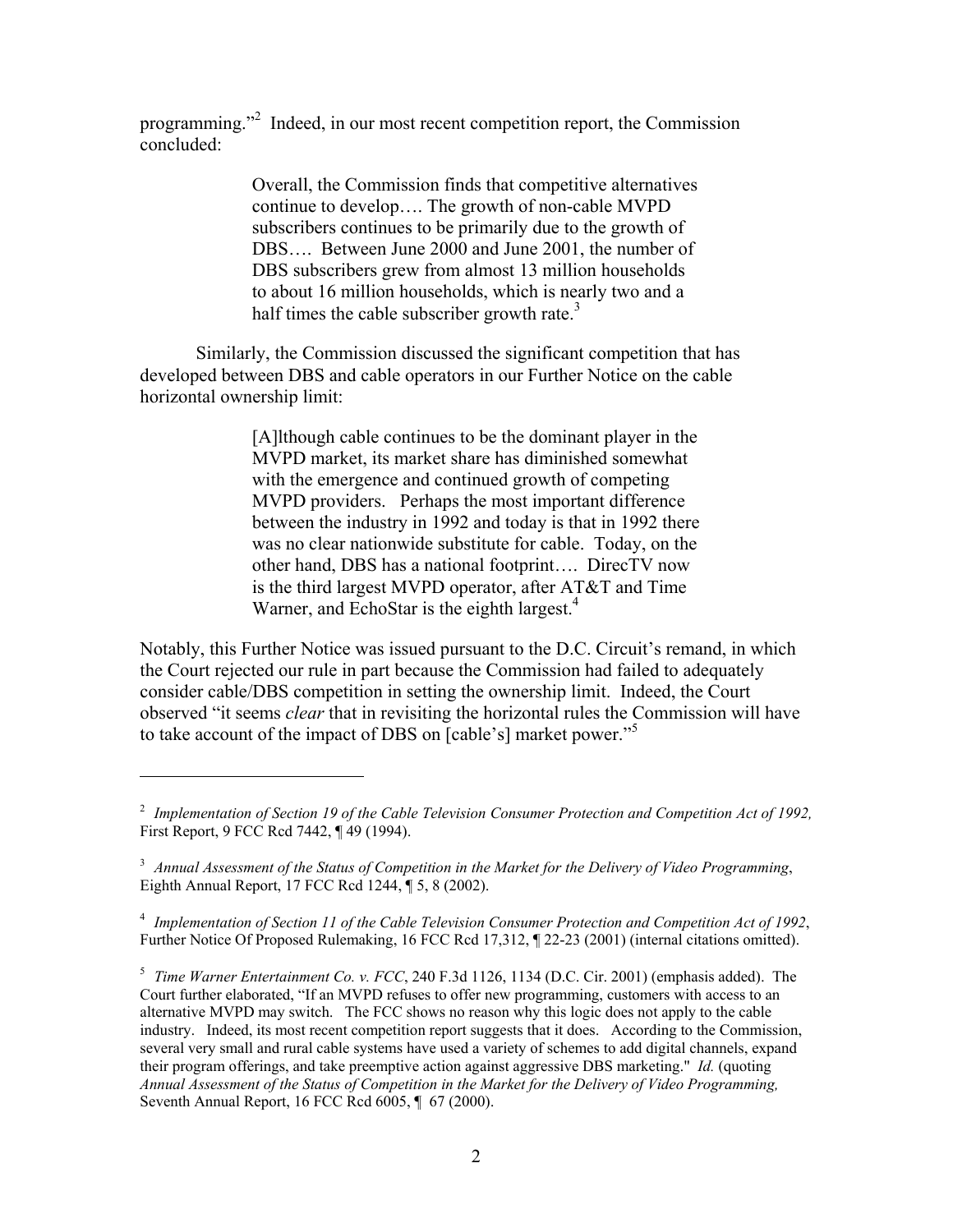Finally, in each of the last three cable mergers, the Commission assessed the competitive impact not on a "cable services" market, but on the MVPD market.<sup>6</sup>

In this Hearing Designation Order, however, the majority is unwilling to conclude that cable and DBS services compete. To the contrary, this Order states, "[i]n fact, the relevant product market may be limited to just DBS services."<sup>7</sup> This conclusion seems to contradict prior Commission precedent. Defining the relevant product market as DBS services would mean that in urban areas served by cable, our analysis would exclude cable operators as a viable alternative. Such an approach is not reflective of the actual competitive landscape in urban areas and diminishes the real challenges faced by rural consumers to obtain comparable services. Indeed, I am disappointed that the Commission seems to be taking a step away from the conclusion that at least some cable operators and DBS providers compete, despite having repeatedly reached that decision in the past.

The Order justifies its departure from the Commission's past discussions of a MVPD market by noting that although the relevant product market for a cable operator contains cable and DBS services, the relevant product market for a DBS provider might include DBS services and only *some* cable services.<sup>8</sup> Specifically, the Order hypothesizes that DBS providers compete with low capacity cable operators, but low capacity cable operators do not compete with DBS providers. I find this proposition confusing at best. First, even if true, it would lead to a conclusion that the relevant product market is only high capacity cable and DBS services. Thus, the hypothesis would not support the contention that, "in fact, the relevant product market may be limited to just DBS services."<sup>9</sup>

Moreover, I have concerns with the assertion that some products may be substitutes or "interchangeable," but only unilaterally. I question the conclusion that DBS services compete with low capacity cable services, but that low capacity cable services do not compete with DBS services. If the Commission were to say these services do not compete at all, I may or may not agree, but I would understand the argument. One might argue, for instance, that a Ford and a BMW do not compete in the same "car" market because there actually are *two* product markets: the "economy car"

 $\overline{a}$ 

9 *Id.* at ¶ 115.

<sup>6</sup> *Se*e *Applications of AT&T Corp. and Tele-Communications, Inc. for Transfer of Control of Tele-Communications, Inc. to AT&T Corp.*, CC Docket No. 98-178, Memorandum Opinion and Order, 14 FCC Rcd 3160, ¶ 20-22 (1999); *Applications For Consent To The Transfer Of Control Of Licenses and Section 214 Authorizations From MediaOne Group, Inc., Transferor, To AT&T Corp., Transferee,* Memorandum Option and Order, 15 FCC Rcd 9816, ¶ 36 (2000); *Applications for Consent to the Transfer of Control of Licenses and Section 214 Authorizations by Time Warner Inc. and America Online, Inc., Transferors, to AOL Time Warner Inc., Transferee*, Memorandum Opinion and Order, 16 FCC Rcd 6547, ¶244 (2001).

 $^7$  Order at  $\P$  115.

<sup>8</sup> *See* Order at ¶ 109 and note 331.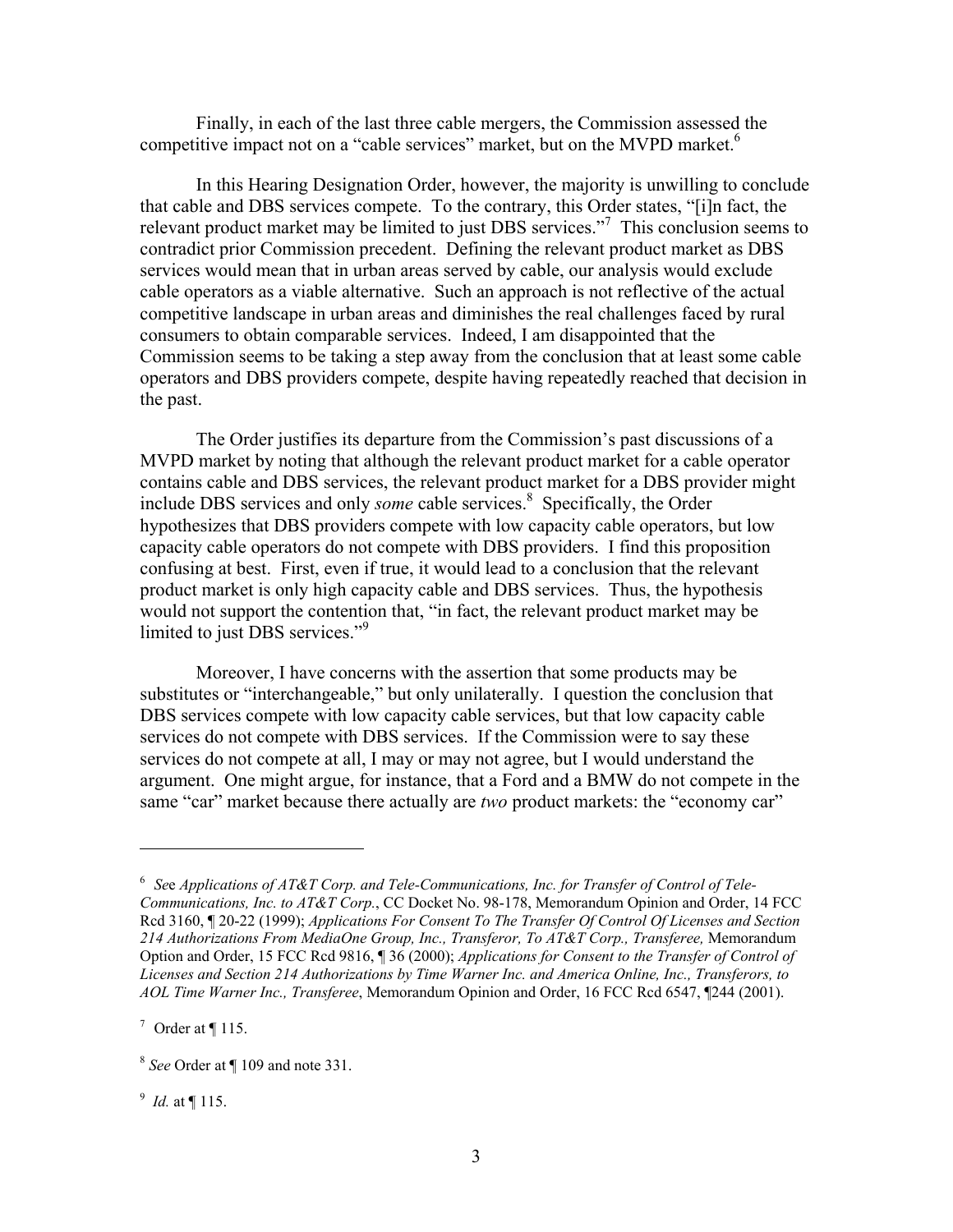market and the "luxury car" market. But can you really claim that BMWs compete with Fords, but that Fords don't compete with BMWs? It seems highly unlikely that consumers would view some products as true substitutes  $-i.e.,$  "reasonably" interchangeable $^{\cdot 10}$  – but only in one direction.

The majority argues that this seemingly odd conclusion is a result of the "hypothetical monopolist" procedure used to define the market:

> The relevant product that results from this procedure depends significantly on the products with which one started…. [I]t is entirely possible that we might derive different relevant product markets, given the different starting points. $^{11}$

I understand that the hypothetical monopolist test might produce such an atypical result. But that does not mean it is a reasoned analysis to rely on that tool to conclude that cable competes with DBS but that DBS does not compete with cable. Some higher threshold of proof should be met to justify such a conclusion. We must not let our fascination with economic modelling tools, or our appreciation of the "hypothetical monopolist" test, cloud our judgement of what we are really attempting to evaluate: the extent to which consumers view products or services as interchangeable or substitutes.<sup>12</sup>

Ultimately, the Order states that the Commission is "unable to conclusively resolve the product definition at this time."13 I find this hesitancy troubling and confusing, particularly in light of our previous conclusions about cable and DBS competition. Moreover, over the course of the last eleven months, the Commission has developed a voluminous record consisting of thousands of pages of documentary evidence. Many of these documents—including economists' affidavits—address directly the issue of whether and to what extent DBS and cable service compete at least to some degree. I found this evidence sufficient to conclude that these two services do compete, at least to some degree. The Order, however, designates this issue to be resolved by an Administrative Law Judge and concludes that, in fact, the relevant product market may be limited to just DBS services. I am not sure what new evidence would come to light during the hearing process that would make the Commission rethink its precedent and direction. Regardless, I believe the Commission should have used its expert judgement to make a conclusion based on the record we have before us.

 $\overline{a}$ 

<sup>&</sup>lt;sup>10</sup> *United States v. E.I. du Pont de Nemours & Co.*, 351 U.S. 377, 395 (1956) ("commodities reasonably interchangeable by consumers for the same purposes" are in the same market) ("*E.I. du Pont*").

<sup>&</sup>lt;sup>11</sup> *Id.* at  $\P$  109.

<sup>12</sup> *See E.I. du Pont*, 351 U.S. at 395.

 $13$  *Id.* at ¶ 114.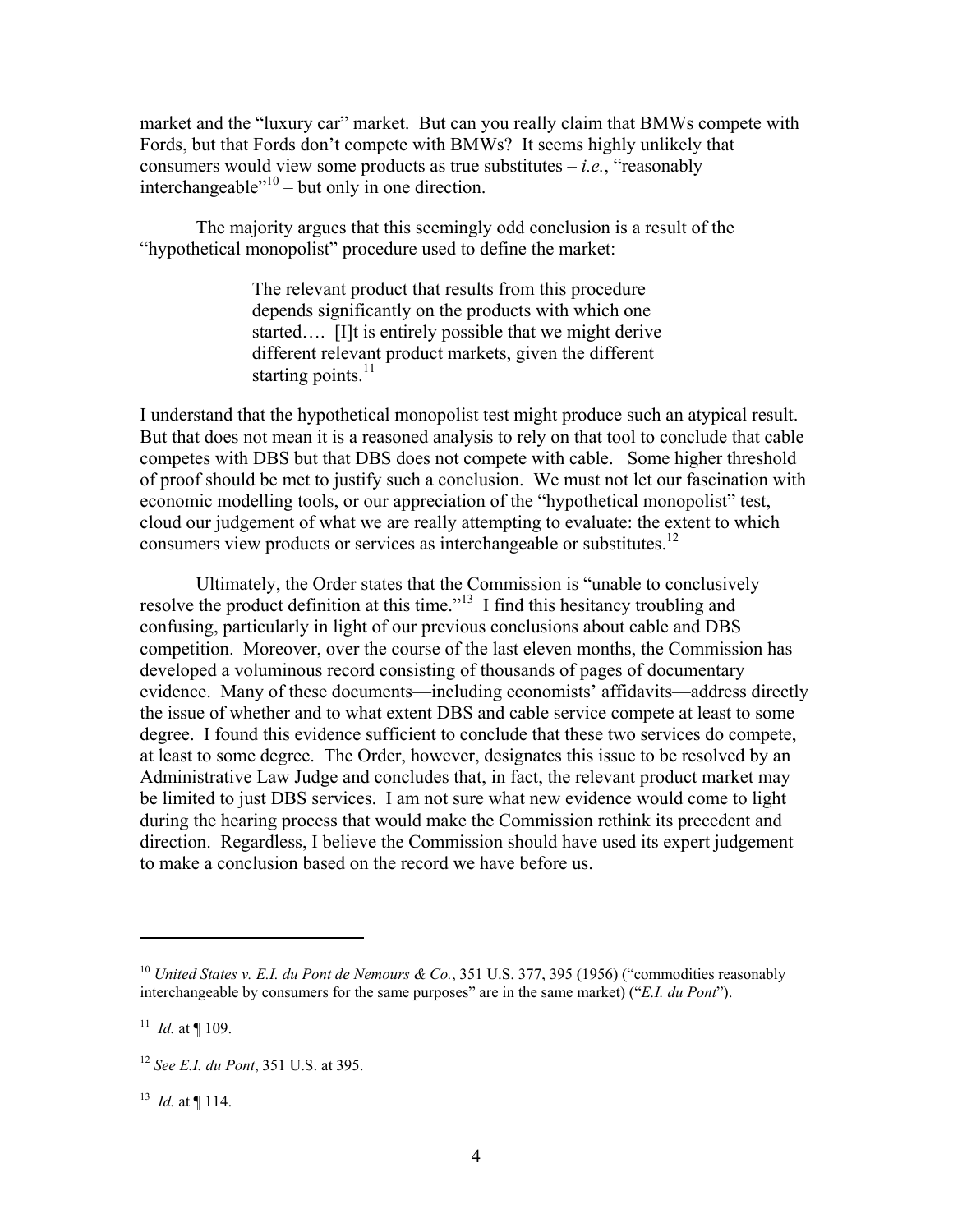Finally, I fear that the Order's reluctance to identify the relevant product market and to conclude unequivocally that DBS providers and at least high-capacity cable operators compete indicates a step back from our recognition in several recent proceedings of the growing importance of intermodal or "platform" competition.<sup>14</sup>

Although the Order does not identify the relevant product market, it proceeds with the competitive analysis by hypothetically assuming that the relevant market is the MVPD market, as the Applicants propose. Accordingly, I concur in the competitive analysis of this Order.

## EchoStar's Must-Carry Obligation

 $\overline{a}$ 

It is a basic tenet of our regulatory system that FCC licensees must comply with the Communications Act and our rules. In a license transfer context, we should consider whether the transferee is in compliance with the statute and our rules. Compliance with statutory provisions and FCC rules that are directly related to merger benefits should be particularly important.

Moreover, the Commission's public interest inquiry includes a determination that the applicant has the requisite character to hold a license.<sup>15</sup> As the attached Order explains, "violations of provisions of the Act, or of the Commission's rules or polices have a bearing on an applicant's character qualifications.<sup>"16</sup>

As I explained in a detailed press statement last April, I believe EchoStar is violating the must-carry provisions of the Satellite Home Viewer Improvement Act

<sup>14</sup> *See, e.g.*, *2002 Biennial Regulatory Review, Review of the Commission's Broadcast Ownership Rules and Other Rules Adopted Pursuant to Section 202 of the Telecommunications Act of 1996*, Notice of Proposed Rulemaking, MB Docket No. 02-277, FCC 02-249, ¶ 53 (rel. Sept. 23, 2002) (discussing "robust" competition among broadcasting, cable television and DBS); *Inquiry Concerning High-Speed Access to the Internet Over Cable and Other Facilities, Internet Over Cable Declaratory Ruling, Appropriate Regulatory Treatment for Broadband Access to the Internet Over Cable Facilities*, Declaratory Ruling and Notice of Proposed Rulemaking, 17 FCC Rcd 4798, ¶ 6 (2002) ("[R]esidential high-speed access to the Internet is evolving over multiple electronic platforms, including wireline, cable, terrestrial wireless and satellite."); *In The Matter Of Appropriate Framework For Broadband Access To The Internet Over Wireline Facilities*, Notice of Proposed Rulemaking, 17 FCC Rcd. 3019, ¶ 37 (2002) ("The technological evolution ... enabled cable, wireless and satellite providers to begin to compete with the telephone network. In the broadband arena, the competition between cable and telephone companies is particularly pronounced….").

<sup>15</sup> *Applications for Consent to the Transfer of Control of Licenses and Section 214 Authorizations from Southern New England Telecommunications Corporation, Transferor*, Memorandum Opinion and Order, 13 FCC Rcd 21292, 21305 ¶ 26 (1998)).

<sup>16</sup> Order at ¶ 28 (citing *Policy Regarding Character Qualifications In Broadcast Licensing Amendment of Rules of Broadcast Practice and Procedure Relating to Written Responses to Commission Inquiries and the Making of Misrepresentations to the Commission by Permittees and Licensees,* Report, Order and Policy Statement, 102 FCC 2d 1208-9 (1986)).